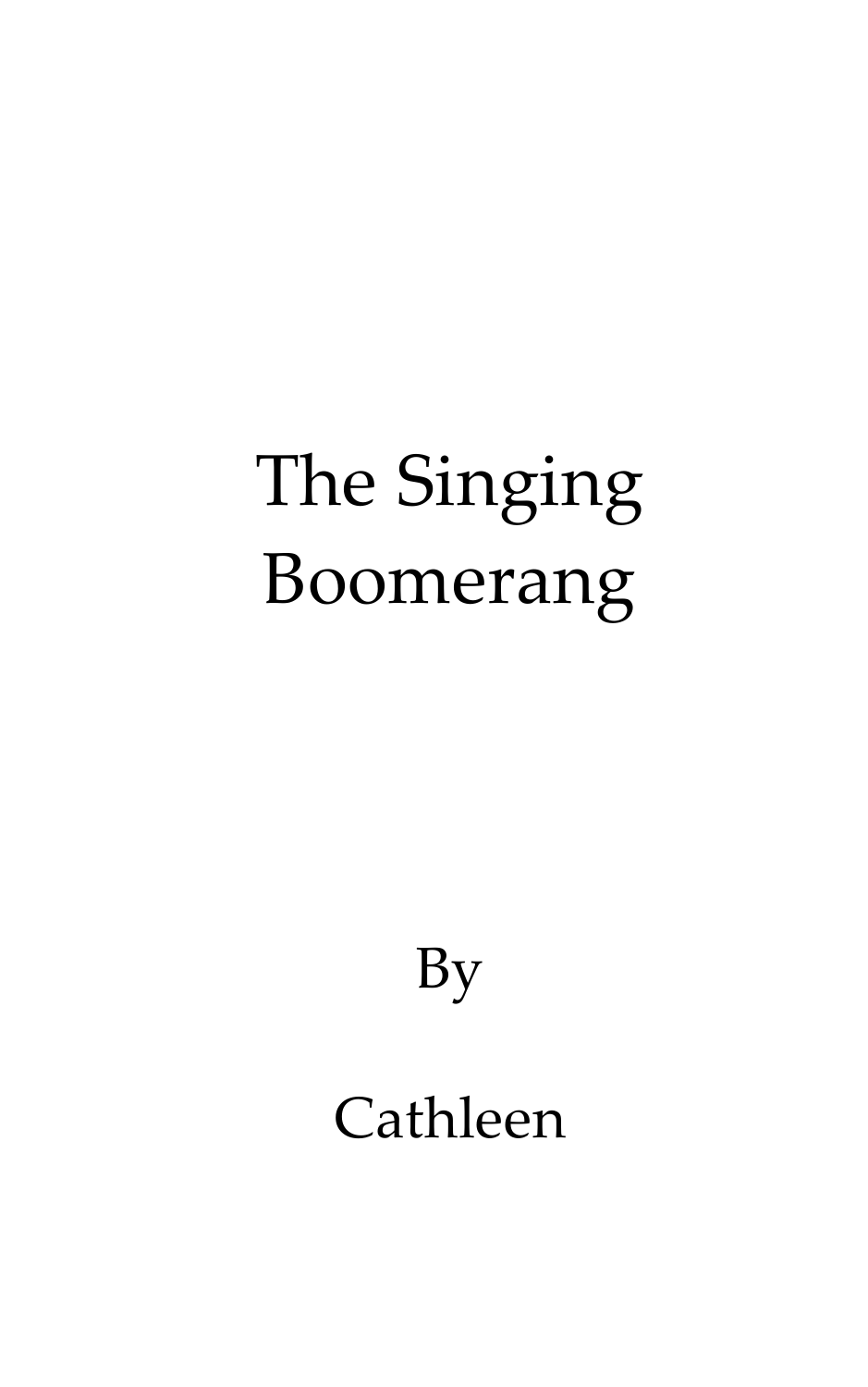The Singing Boomerang

#### Copyright © 2009 Cathleen

All rights reserved. No part of this publication may be reproduced, stored in a retrieval system or transmitted in any form or by any means, electronic, mechanical, photocopying, recording or otherwise, without the prior written permission of the publisher.

The information, views, opinions and visuals expressed in this publication are solely those of the author(s) and do not reflect those of the publisher. The publisher disclaims any liabilities or responsibilities whatsoever for any damages, libel or liabilities arising directly or indirectly from the contents of this publication.

A copy of this publication can be found in the National Library of Australia.

ISBN 978-0-646-56993-2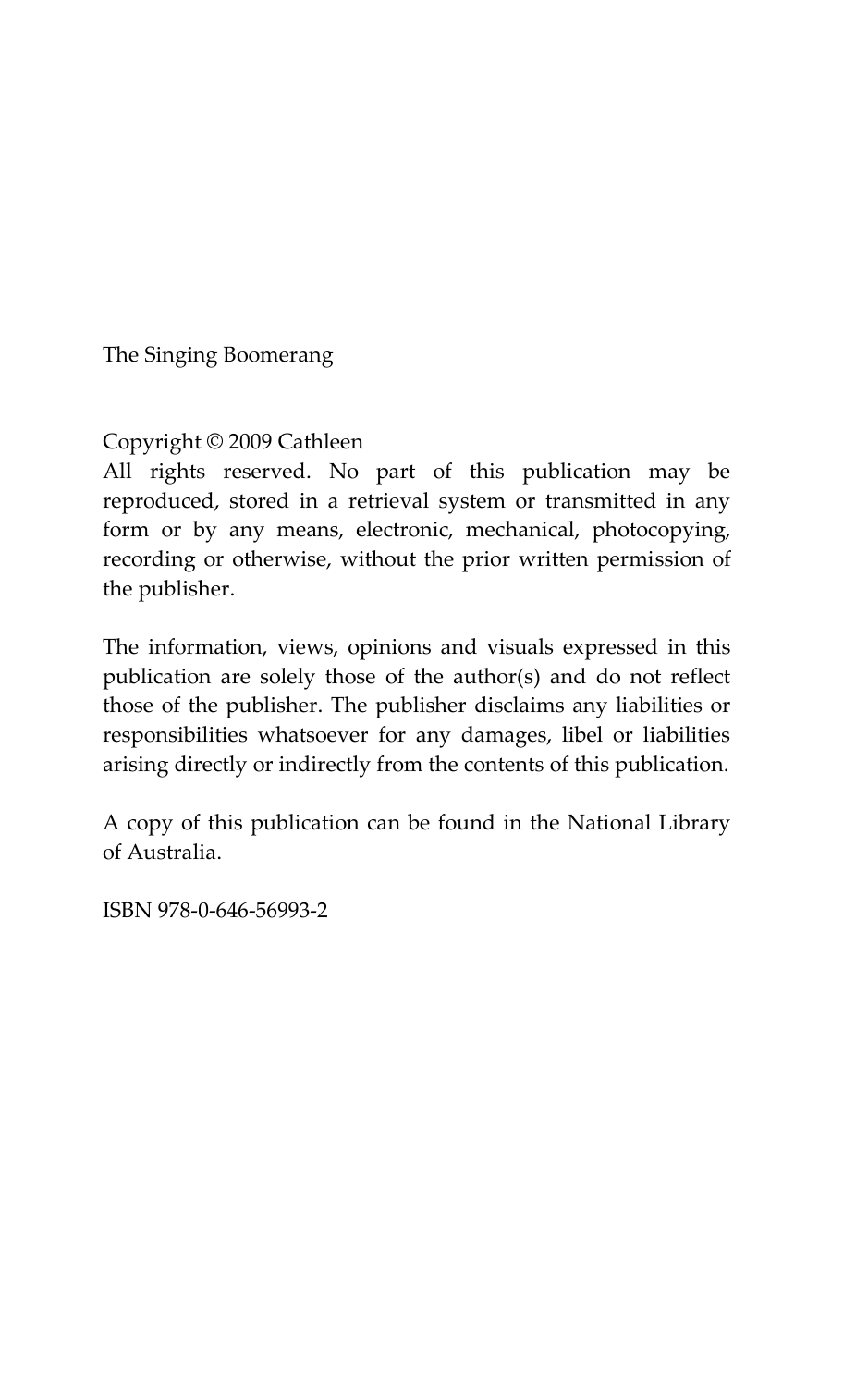# The Singing Boomerang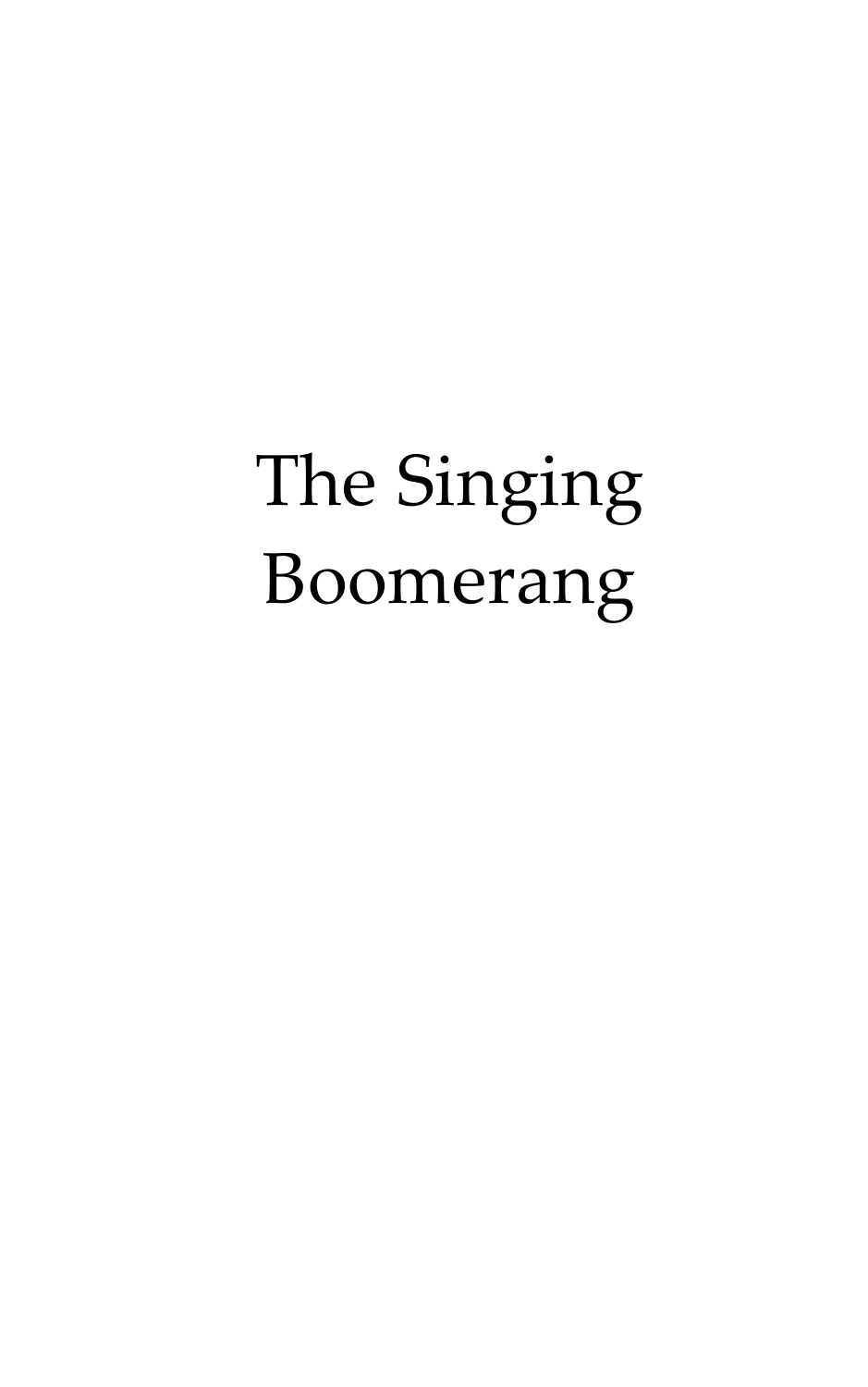#### **Author's Note**

This story is a fantasy. All of the characters, incidents, persons, institutions and cultural idioms are fictitious.

A brief glossary of 'Australian Slang' used in this book can be found at the end of the novel.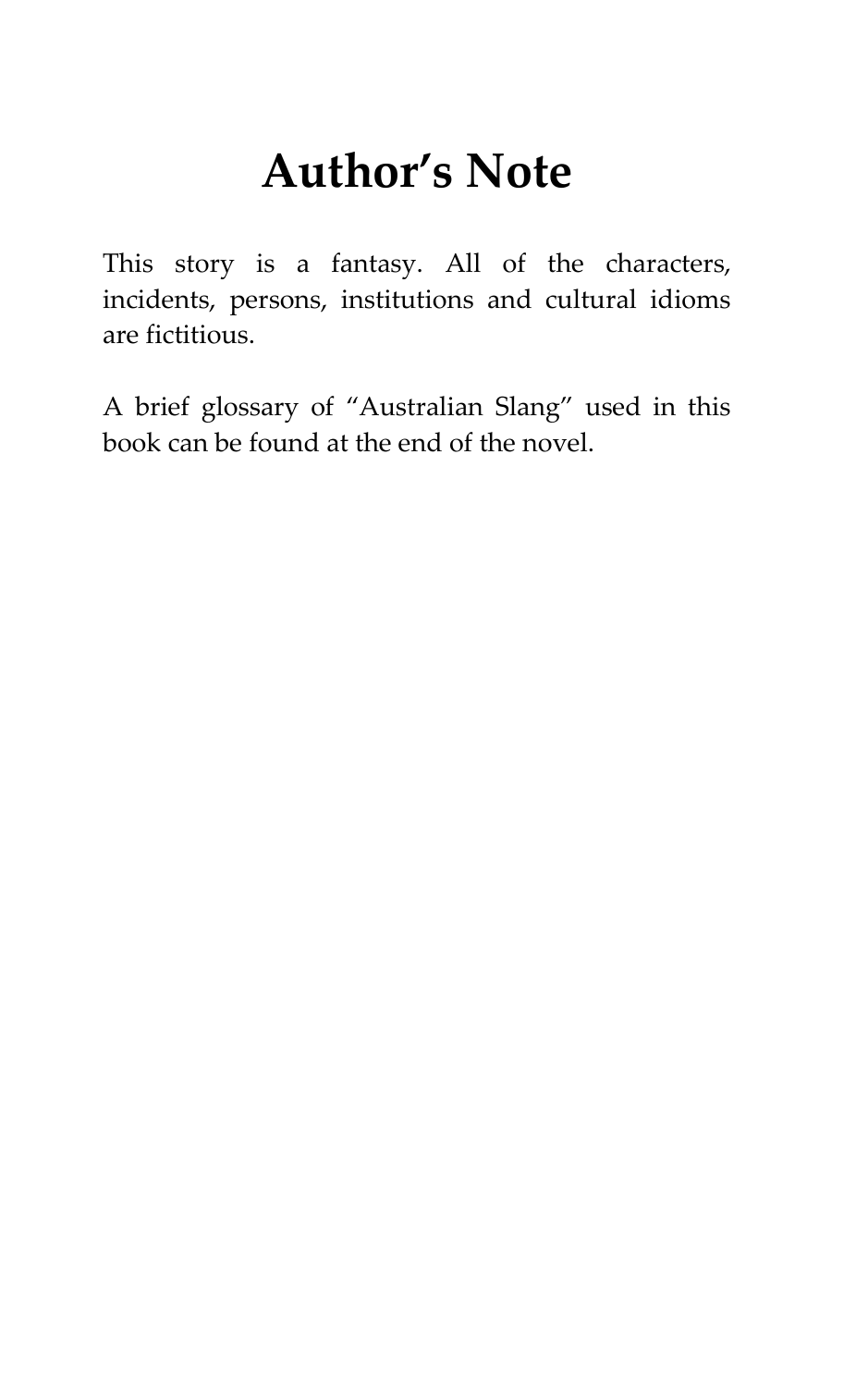### Chapter 1

I flung the charcoal stick onto the veranda table with a sigh.

'It's no good, Bindy. There's no life in it. Doesn't do anything –'

I was trying another portrait of Bindy my Persian cat, as she posed on the veranda couch. For some reason my brain wasn't picking up what my eyes could see so clearly – the silver-white elegance of her long fur against the gold silk cushion and the sort of - easily contained life of her.

I closed the drawing pad and shoved it into my pants pocket. The juices weren't flowing today. Maybe another time.

'That's it, Bindy.' I said. 'I'll have another go later. I'm off to the billabong. Are you coming?" Clearing the veranda steps I headed for my favourite spot by the river.

I talk to my cat all the time and I don't care who hears me. She knows what I'm saying and she often answers me with 'meows' in various tones and a sort of quarter smile; like the Mona Lisa – kind of mysterious. Anyway I talk to her a lot when Jim isn't around.

And that's my gripe. Jim isn't around any more. They sold the place next door – Hilltop Farm. My mate Jim, now lives miles away – the far side of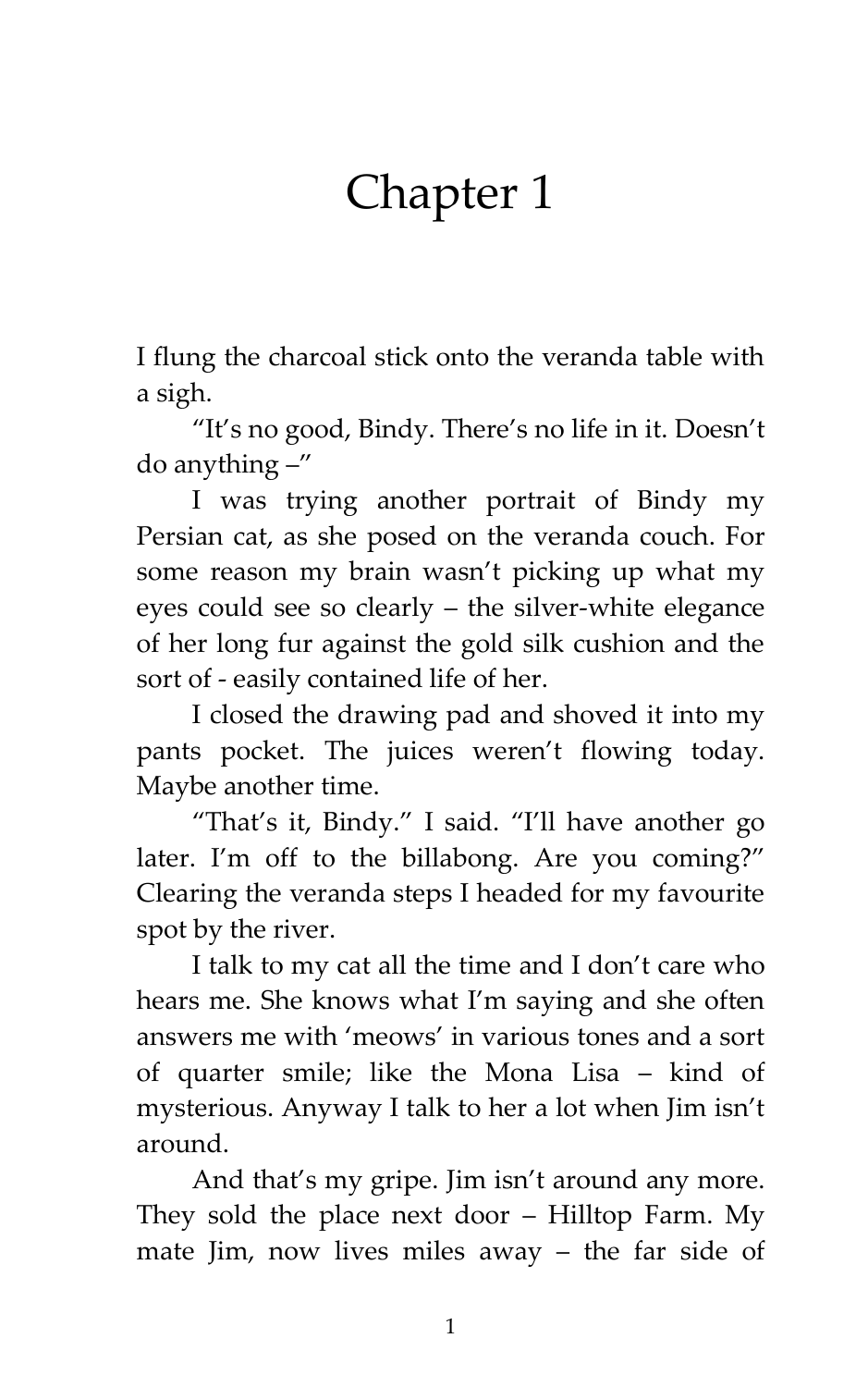Canberra. And I've just had a text to say they're all going to Queensland for the Easter break because Jim's aunty is getting married. Big deal.

So that's the end of our plans to go camping in the Snowies. And no messing around on Lake Jindabyne either, this Easter.

Maybe it'd be different if I had a brother – or even a sister. Only thing is, watching Jim's lot, I have to admit, sometimes they can be a serious pain in the – *fundament*, as Dad would say. Hah!

\* \* \* \*

Bindy followed Ben down to the billabong at her own pace. She knew he didn't expect her to trot at his heels like a dog and so she wove around bushes and tree trunks at her leisure, ignoring the path.

He was in a bad mood. And she knew why. The mobile phone had played its little tune after breakfast. When he read the message his face had darkened. It must have been from Jim, because he was muttering about it ever since.

She padded around her favourite stringy-bark tree, where she usually stopped to sharpen her claws, but right now she only wanted to get to the flat rocks under the river gums and listen to the Molonglo river singing as it chuckled over the big stones of the crossing.

Here she could relax into *the Beyond Reality*. And here she would be able to scan the vibrations for Sam's identifying 'note' – the personal sound of her big, black cat friend. She needed to assure herself that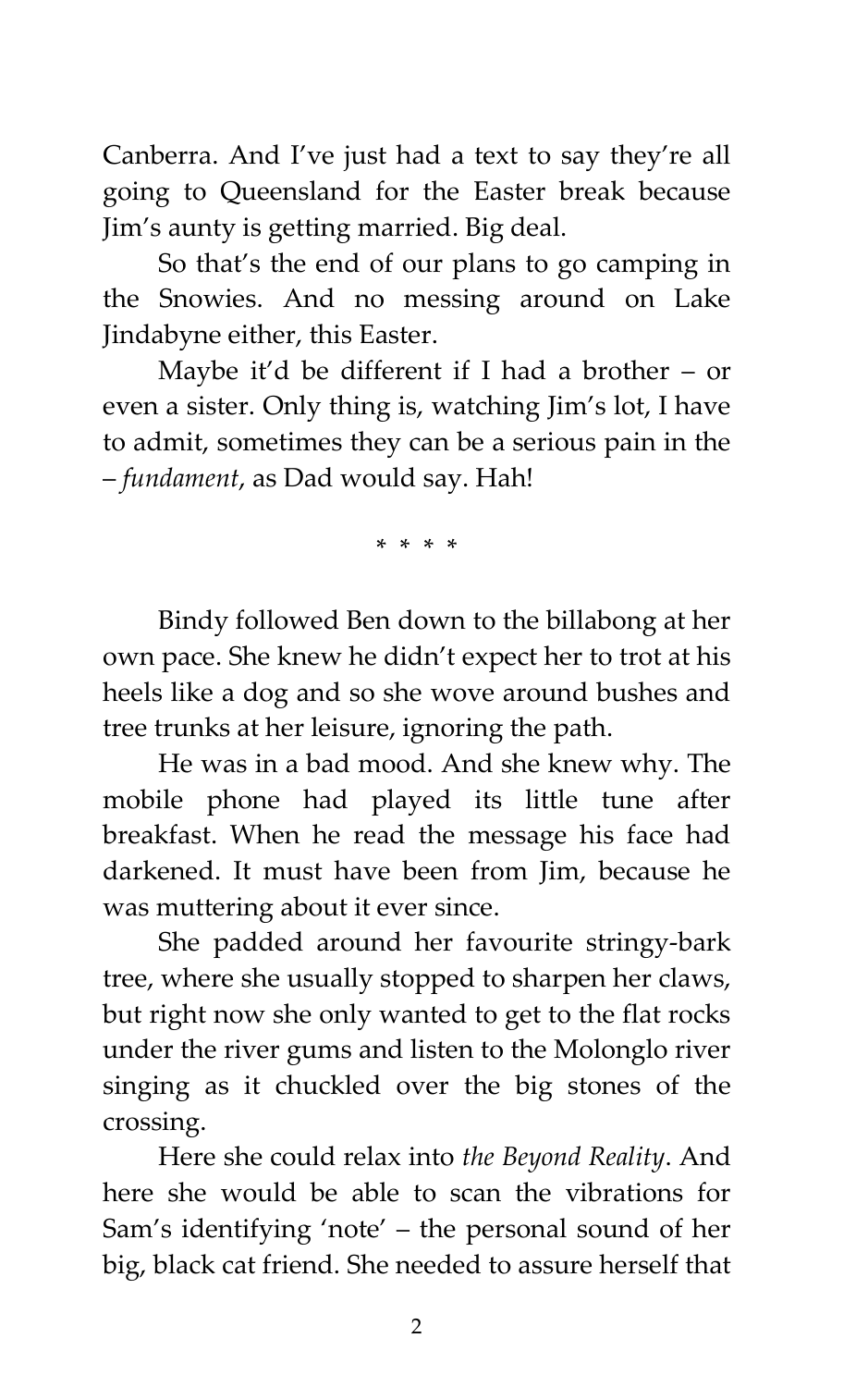he was still safe, as he made his way through the long grasses on his journey back to his barn at Hilltop Farm.

Ben was talking to her again.

'I heard Dad telling Mom that the new people had moved into Jim's place over the weekend. Wonder what they're like, Bindy?'

She brushed past his ankles wishing she could answer him. When would he learn how to communicate with her? *I hope it happens sometime soon. If only he would focus his attention, he would be able to 'stop the world' and get into the Beyond Reality, the place where everything – well, just about everything, is possible.* She glanced at him quickly as she padded close to his ankles. He seemed to be coming back to normal.

\* \* \* \*

I realised that Bindy was brushing around my ankles, trying to smooth me out. 'Okay Bindy! I get the message.'

The river is fairly low at the moment. But that's the way it is, after the long hot summer. It's a good thing the water is always deep in the billabong. Only top drought conditions can lower that.

I came around the last big outcrop of rock and looked down at the crossing.

"Shiii!!" There was a fire burning on my favourite flagstones by the riverbank. Two guys – trespassers, were larking around, drinking from beer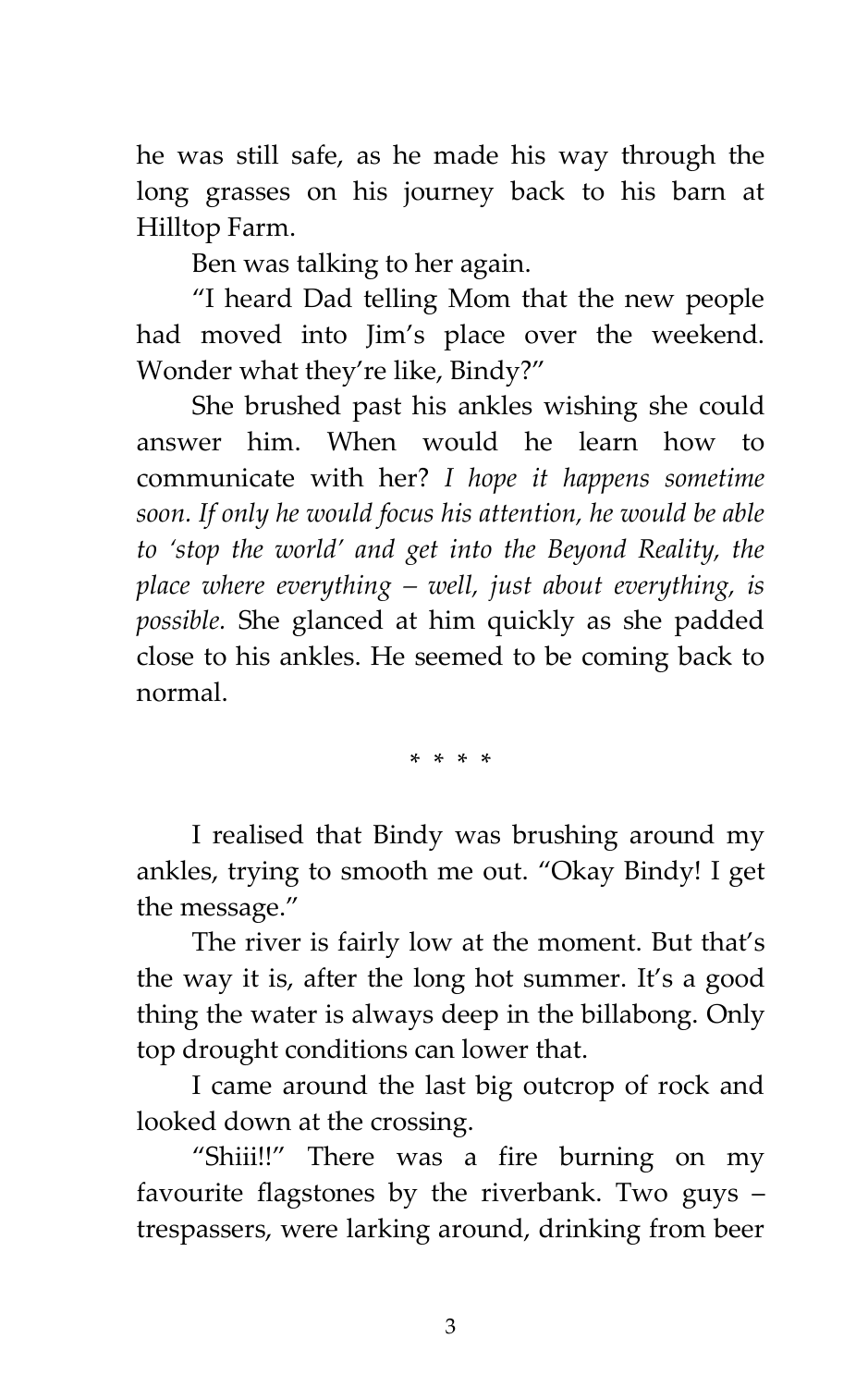bottles. I saw the skinny jerk fling his empty bottle into the billabong!

'Hey! You two! What d'you think you're doing?' I was damn-well furious, racing down the track, trying to get my hands on them. 'Don't you know there's a total fire-ban?' I yelled.

The two louts grinned like hyenas. One of them, a big brute, picked up a flaming branch from the fire and waved it around in a menacing way.

'Put that down,' I shouted, 'and douse that fire!'

'Put that down!' The clown was lumbering around, mimicking me.

'And douse that fire!' the skinny one sang out, and laughed.

Careful, I thought. They're older than I am – the big brute anyway – and he looks mean.

'Come and make us put that down!' dared the skinny one.

'Come and make us douse that fire!' chanted the Neanderthal, waving the live brand and glancing around to see what damage he could do.

I looked back at Bindy. She had flattened herself to the ground, a safe distance away. Then I made a rush at the big yobbo with the firebrand, hoping to knock it into the water. But before I could reach him, the stupid idiot flung the live branch onto the hillside, where it ignited the dried grasses.

Next thing I knew, I was being grabbed by two pairs of hands and flung into the billabong. Fully dressed.

\* \* \* \*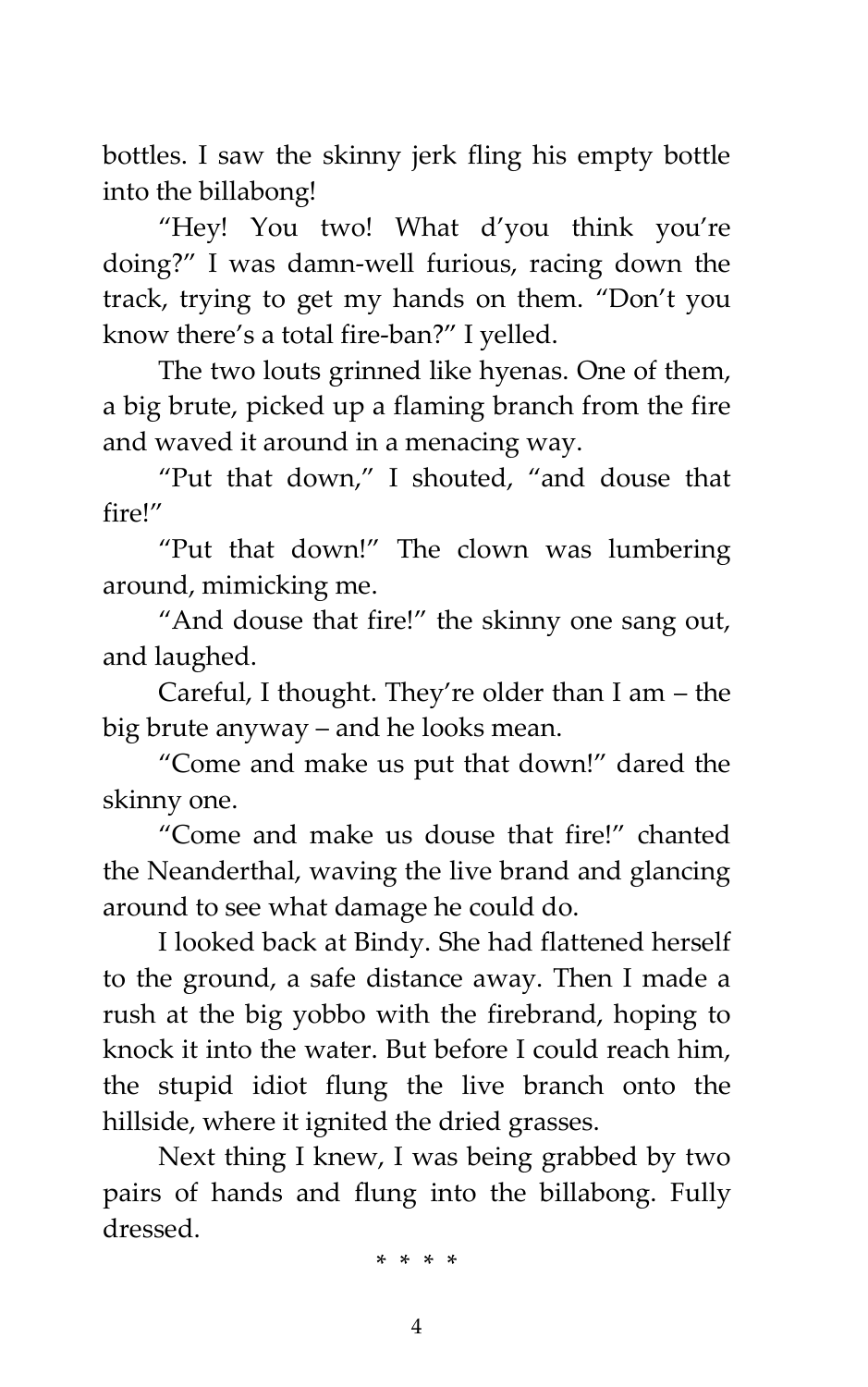From the shade of the ti-tree scrub Bindy watched the human behaviour with interest. There didn't seem to be much sense to it. She was shocked when the big human flung the flaming branch onto the hillside. She watched the small tussocks of dried grass on the gravelled slope flare into life. *Just a little breeze, is all it would take –*

She didn't notice the third youth who came up behind her, picked her up and flung her into the middle of the billabong with Ben.

She surfaced immediately and trod water as she looked around. The noisy humans were running towards the lower gate, laughing their contempt as they disappeared in the direction of the main road. *Really, humans are so undignified.* She allowed the river to carry her towards the crossing while she paddled serenely to the bank.

\* \* \* \*

Those creeps have thrown my cat into the river! She'll drown! I called to her frantically, "Hold on Bindy! I'm coming. I'll get you. Don't worry!'

To my astonishment, Bindy paddled away from me, as if swimming in the billabong was no big deal. Is it possible that Persian cats can swim?

Well, Bindy certainly seemed at home in the water. Hmm. I let up on the Olympic-speed swimming and watched as she went with the flow of the river, allowing it to take her towards the shallow crossing. She was paddling to the edge at the same time, in total control of her situation – how did she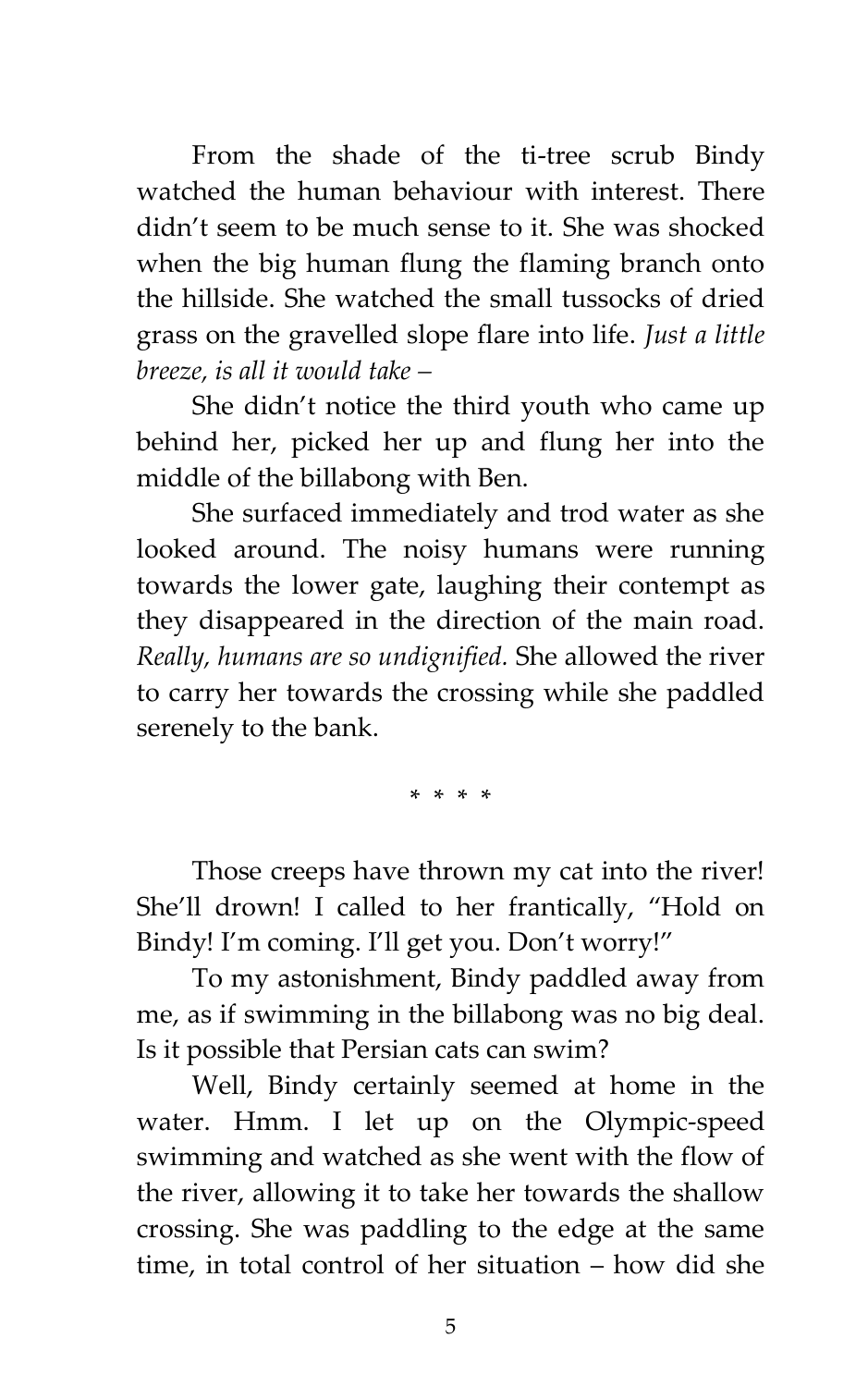know to do that? No sinking- drowning- or struggling! She was simply swimming to the bank.

I turned my attention to the fire on the stony hillside as I struck out for the campsite. The small, blazing centres of flame were hardly visible in the fierce light of the sun, but the blackening clumps of grass smouldering between the rocks, showed the truth.

I climbed out of the billabong and searched around for something to hold water. Stuff had been scattered about the campsite – coke bottles, beer cans and take-away rubbish. But coke and beer cans were useless.

Then I remembered the plastic bucket which Dad and I kept hidden at the waters edge. We always snagged the handle on an exposed root of river gum. It was handy in case we managed to catch a fish or two and needed to keep them fresh. Now I whipped the bucket from the tree-root and dunked it into the billabong then raced up the hill to douse each flickering centre of flame.

Not enough. I ran back for more water, snatching the smouldering branch as I passed and tossed it into the water as I filled the bucket once more. On the hillside some of the tussocks continued to smoulder – but finally I was satisfied that I had quenched the centres of the flames. I tossed the remainder of the water on the campfire, and straightened up.

'Phew!' Wiping my sweaty face with the tail of my wet shirt, I looked about me. Bindy was sitting on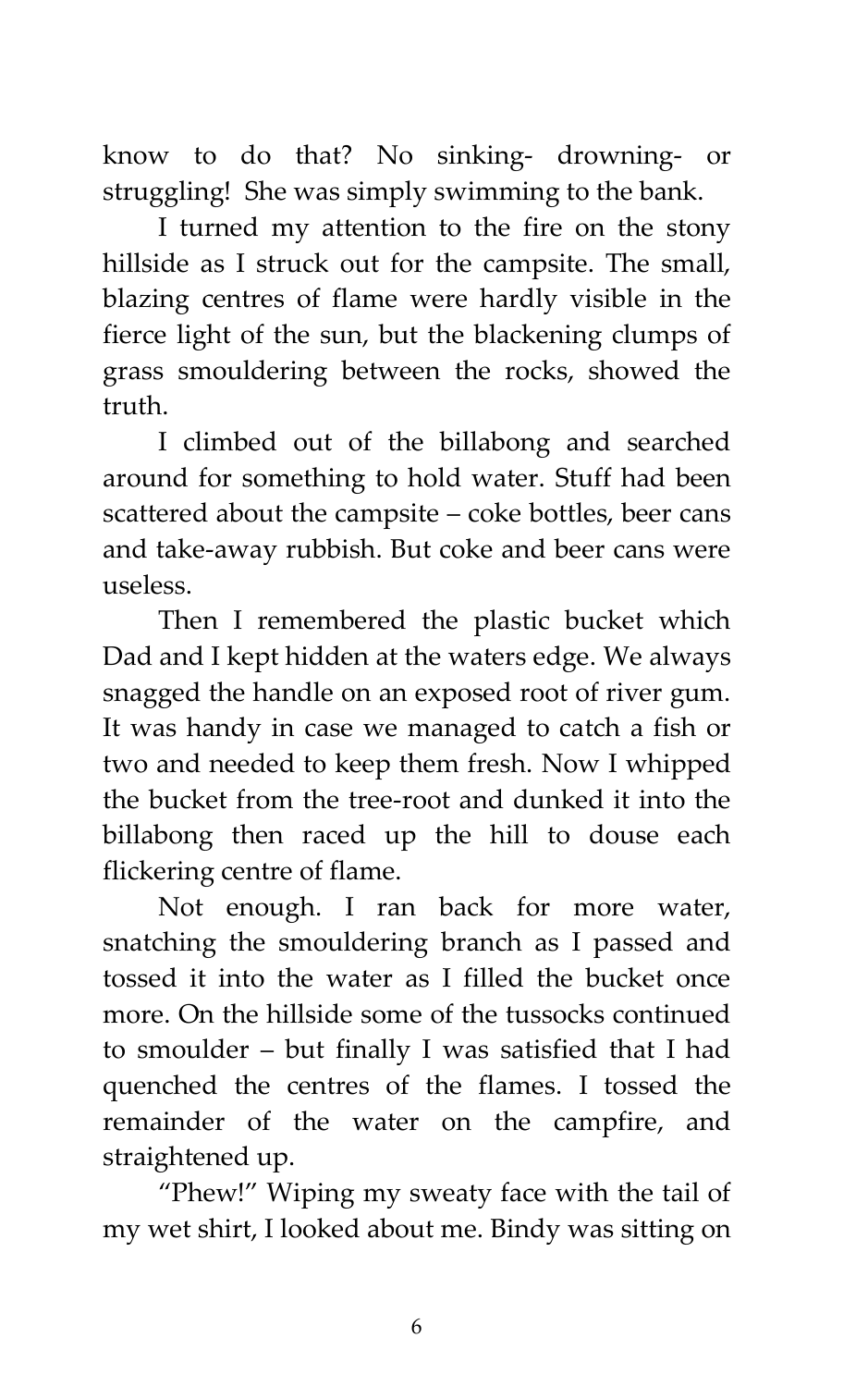the flat rock, drying in the sun. I glanced towards the farm gates, but the louts had disappeared.

When I turned to look up the river I saw an Aboriginal man walking towards me from among the trees. He came up from the gorge, which is full of huge boulders and scrubby ti-trees. I wondered how he got there, because there was no way into the gorge from the other end and he certainly hadn't passed me while I was on the hill.

He wore a brown shirt over well-washed long pants. A snakeskin headband held his thick, greying hair in place and a small dilly-bag hung around his neck. A bigger pouch was attached to his belt. He called to me as he came up.

'I followed those fellas,' he said. 'Bad news for everyone.' He waved towards the road where the youths had disappeared.

'Oh, Hi! Yes,' I said, 'they're yobbos – and they're trespassing.' I held out my hand, 'my name is Ben<sup>"</sup>

The native man shook hands and nodded. 'I'm Rimaldee' he said, 'I look after the birds, the animals – and the forests.'

'Hi Rimaldee. Well, just look at the mess they've made.' I pointed to my beautiful flagstones now smoke-blackened and littered.

'Well Ben. I don't know their names but I followed those three fellas all day yesterday. Followed them up from the coast. They were lighting fires in the bush – sneaky - then running away. I put out a fire in Tantawangalow forest and another at Captains Flat.'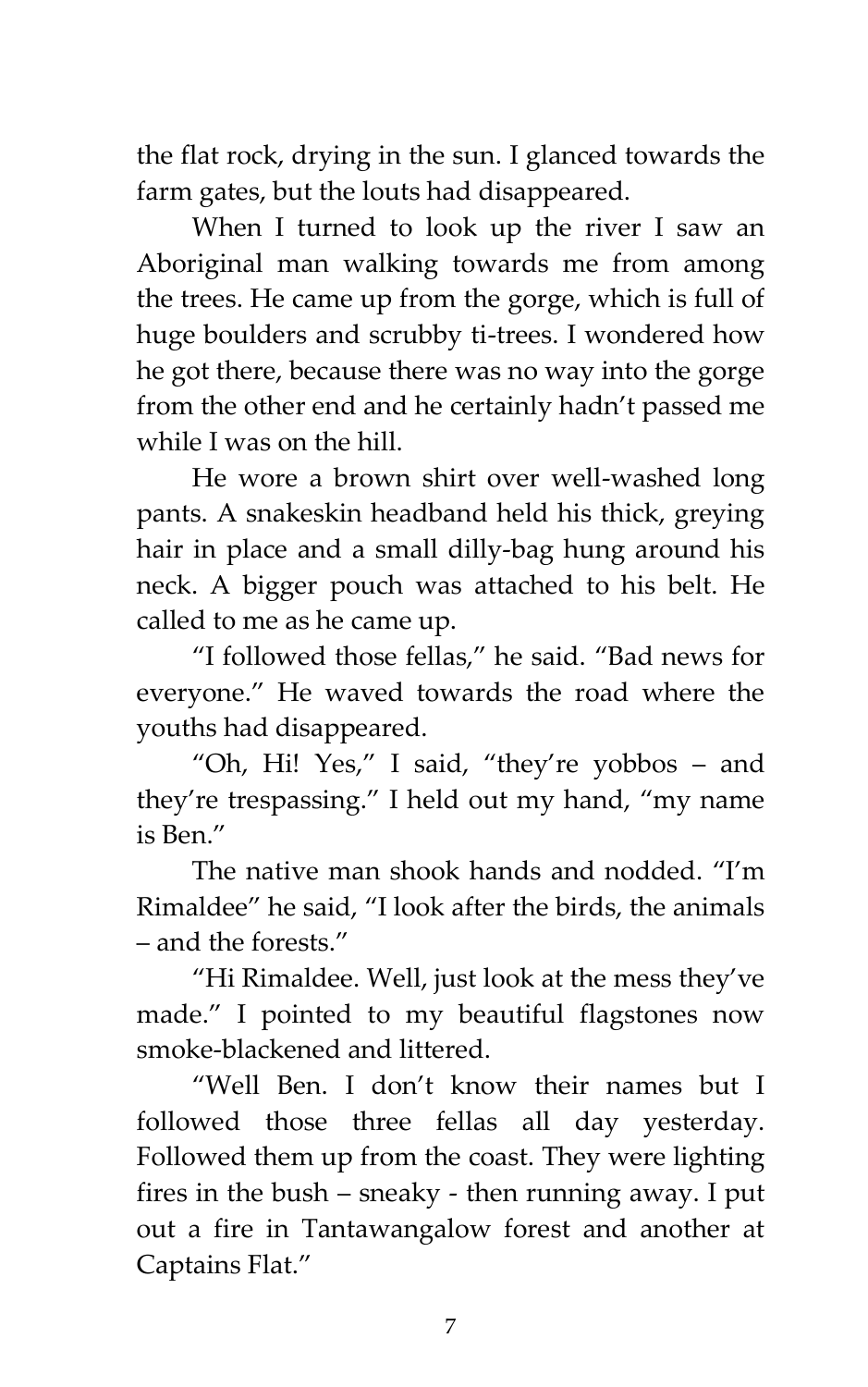'Arsonists? That figures!' I pointed to the blackened patches on the hillside. 'They should be in jail. Have you told the police?"

'No proof, son. Anyway, can't let the fire blaze while I go to the police station. Besides, they drove away in their ute.'

'Did you get their registration?' I asked.

'Some of it.' He bent down and took a dry twig from the ground, then scuffed the sandy bank flat and drew some letters. A C T  $*$  NG $*$  034. "A white utility' he said.

'Mmm. There's a number and a letter, missing?'

"Yer. They rub them out – with mud. Careful  $-$ "

'Huh! The old trick. It's illegal of course, but they take their chance.'

'Okay,' the native man shrugged. 'You watch out for them Ben. Maybe they live around here?'

'I've never seen them before, as far as I know. But I'll catch up with them sooner or later if they come back. I'll get their rego numbers and if there are any more fire outbreaks I'll give them to the police.'

'Be very careful with those fellas, son. Don't let them catch you interferin' with their number plates.'

'I'll only make a note of them.'

'So long as they don't see you doin' it. These fellas are dangerous.'

'I might be lucky and find their ute right after a good thunderstorm! Nothing to stop me reading their rego plates then, is there?'

Rimaldee's white teeth gleamed in the sunlight. 'Maybe. Maybe.' He straightened up and threw the dry stick away. 'I must go back to the forest –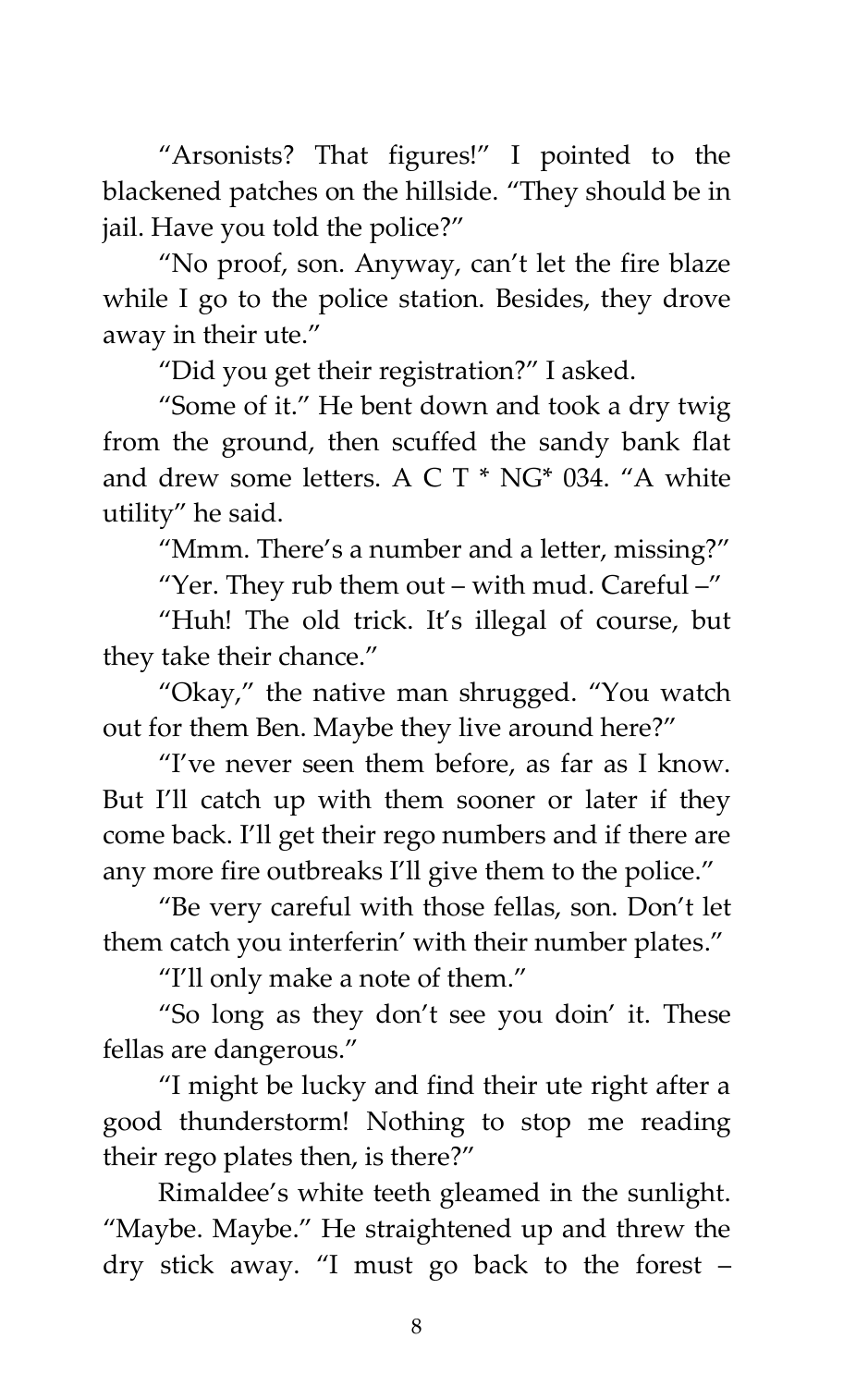Tantawangalow- look after my birds. My birds –' he repeated softly. His voice sounded sad.

'Your birds?'

'Yeah.' A shadow crossed his face. 'Birdsmugglers, son. Destroyin' my birds. Greedy bloody fellas.' He frowned darkly. 'Cruel men, who net the birds and hold them in little cages – maybe out in the open – no shade. No water. Then they sting them – like dead – and pack them in boxes. Sell them overseas.' He turned away.

I could feel his grief rolling over him, like a heavy cloud blotting out the sun. I could see it all as he spoke, and my anger just about boiled over. 'Shit!' I hissed. 'This is happening now? In Tantawangalow forest?'

Rimaldee stared at me. 'That – and worse. For every sweep of birds they take,' he looked away into the distance and I saw him swallowing his pain 'they leave heaps of dead or dying ones in the forest.'

'Oh my god!' I said, and I found my fists clenching hard. 'What are the Rangers doing? Can't they put a stop to it?'

'The Rangers do their best, Ben. Those smuggler fellas move around - real fast. Cages here today – gone someplace else tomorrow. It's not easy.'

'Can't we do something about it? Do the police know? Maybe the customs?'

Rimaldee shrugged. 'I suppose they do.'

'Well, if only people wouldn't buy them,' I fumed. But even as I was saying it I knew that people will buy beautiful things and never ask questions –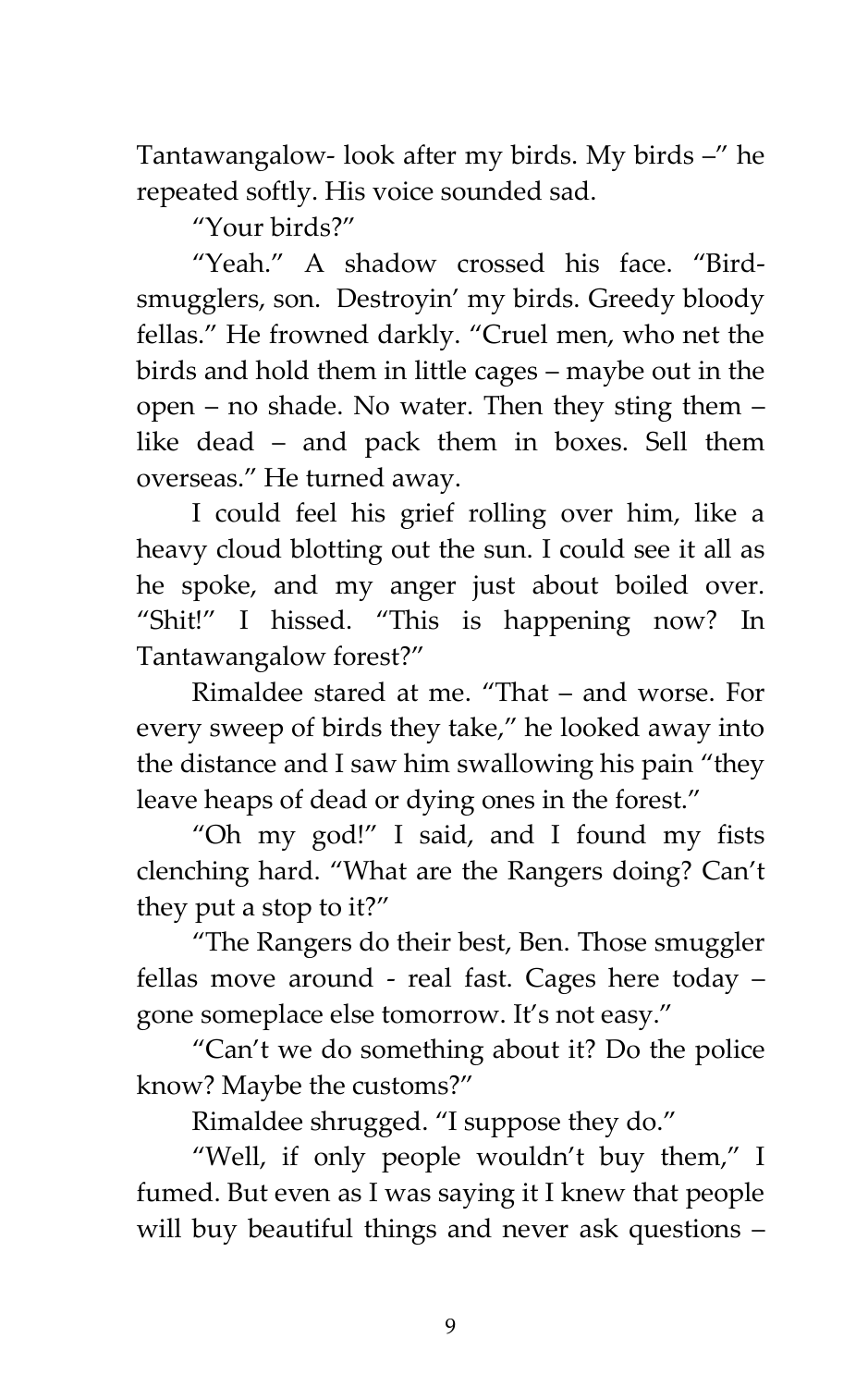especially if they think they wouldn't like the answers.

'People wouldn't want to know, son.'

"Yeah"

We stared at each other for a moment, and then I realised 'Tantawangalow?' I asked. 'That's the forest on the South Coast – behind Beegan, isn't it?'

'That's it, Ben.'

'I'll be able to help.' I said. 'We're leaving for Beegan in a few days time – Easter holidays,' I explained. 'We have a beach cottage down there, and I know the forest well. I know all the trails there because I've ridden my bike around them – for years now.'

'Good. Good. Do you still ride your bike there? Maybe you can watch out for bird-smugglers – look for covered utes or vans, driving around the forest roads?'

'I can do that for sure.' I was keen to help. 'I still use the forest trails for cycling – I know all the tracks. It's much safer than trying to cycle on the main highway. And we'll be down at Beegan in a few days time. I'll keep my eyes open.'

Rimaldee seemed doubtful for a moment. Then he said slowly 'You'll need to be very careful Ben. Watch out for any utes with cages at the back. Look for them in quiet places. Nobody around.'

'If they're about, I'll have a fair chance of crossing their trails.' I would make it my business to check every suspicious vehicle I saw. I could see myself getting plenty of exercise – nothing like a goal of some kind, to keep me from getting bored with my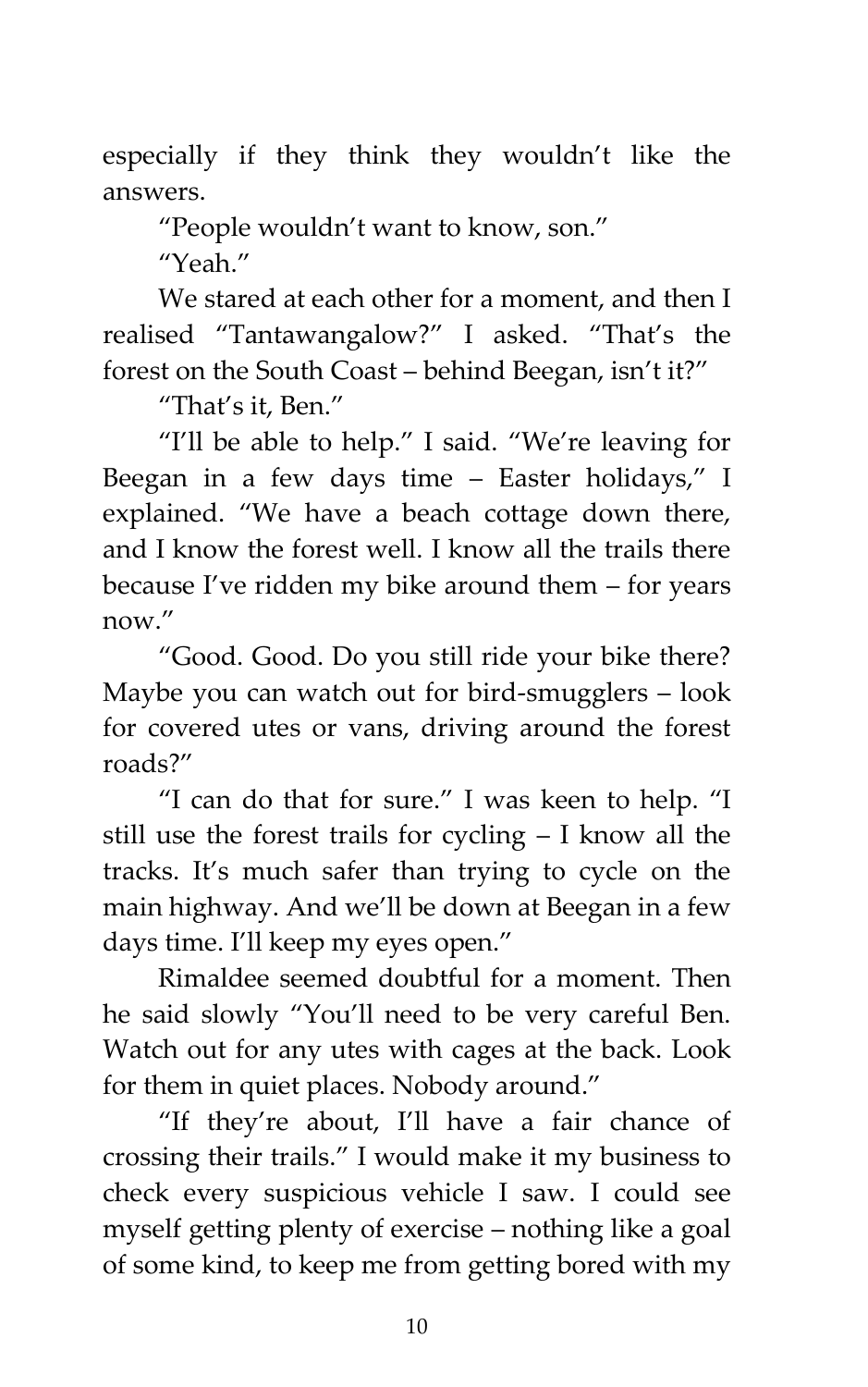own company. 'Maybe I'll be able to check some registration plates there too– who knows?'

'Wait on! It could be very dangerous Ben, if they catch you checking their cars. Those men would stick a knife in yer back – no problem.'

'Okay, I'll pretend to see nothing. But I'll let you know if I notice anything suspicious.'

'Well - as long as you're very careful – just watching. Nothing more. Look here,' he put his hand into the pouch hanging from his waist and brought out a small boomerang. It was very rough, more like a bent tree root which had been flattened. The surface was marked with a few symbols burnt into the wood. He explained, "A 'calling' boomerang, son. Wherever you are – doesn't matter how far away – if you speak these words

*Over land and over sea, I call for help from Rimaldee*  and you fling it into the air – no worries which way – then it will find me. If it comes, I'll just throw it again and it will lead me right back to you – wherever you are.' He handed it to me.

I was amazed. He didn't even know me and he gave me this magic little boomerang. Yeah, I believed this man. I just knew he was fair dinkum. Maybe he knew I was too.

'Thanks Rimaldee,' I didn't know what to say. He patted my shoulder and said with a smile, 'you're okay Ben.'

So I knew he trusted me - and I decided right then that I would give him any help he needed.

'Is this bush magic?' I had to ask.

Rimaldee grinned. 'No joke,' he said.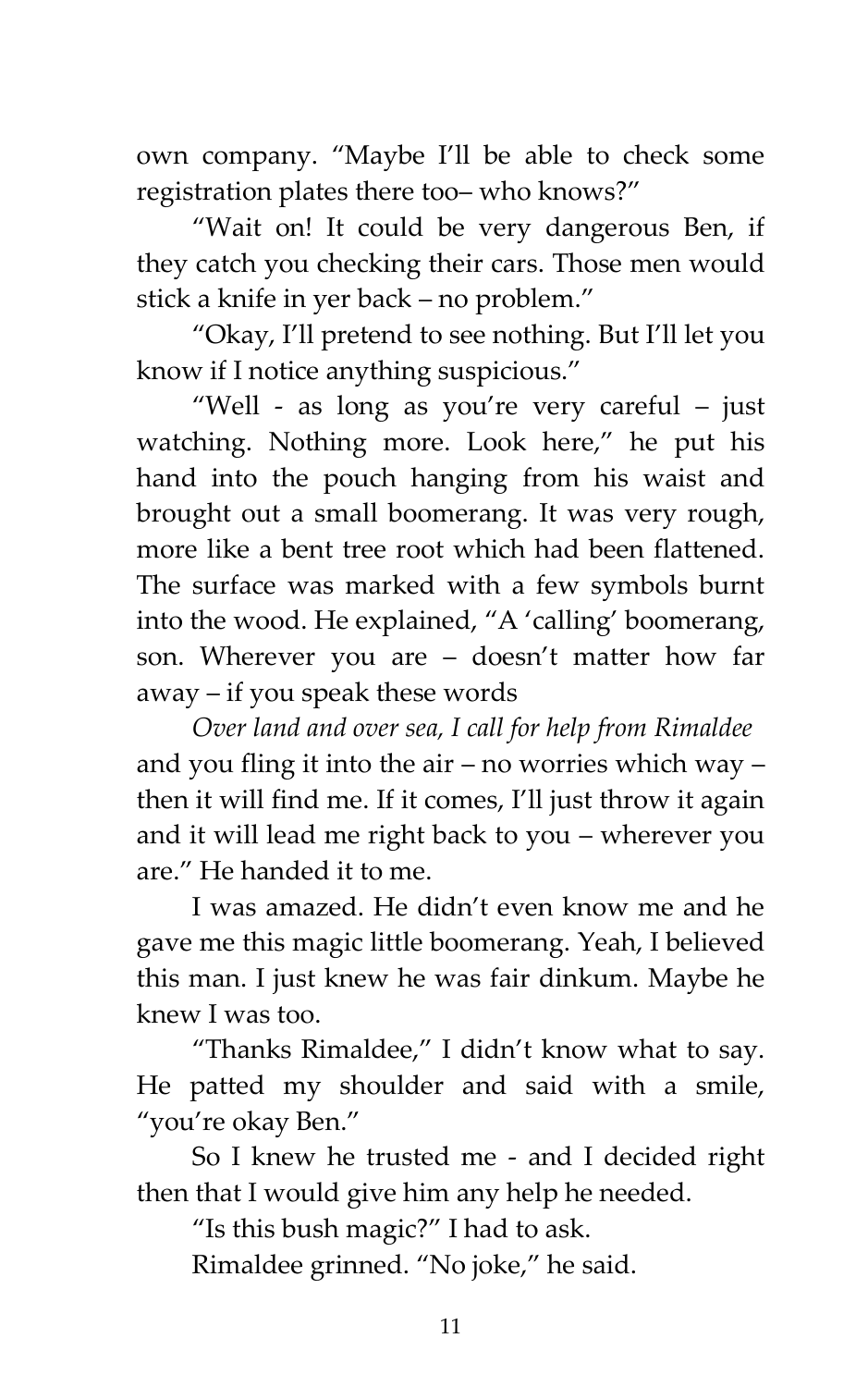I turned the little boomerang in my hand and said, "Well, thanks again Rimaldee," because I still felt awkward. 'I don't expect I'll need to call you but I'll keep a sharp look-out in Tantawangalow for you.'

'You do that Ben. And if you see anything, don't let those smuggler fellas know you're on to them – okay?'

I tucked the boomerang into my hip pocket. 'I'll be careful,' I promised. 'But if I need to leave a message – where will I find you? I don't expect you want to be called with the boomerang every time I see anything worth while!'

He laughed. 'No Ben. The little singing boomerang is only for emergencies.' He paused and looked downriver to where Bindy was sitting. 'You'll find me – or I'll find you. Just watch Bindy, watching the water.'

"Bindy – watching the water? Okay ? But  $-$ "

He had turned away. With a wave of his hand he began to walk along the river bank, back to the trees.

''Bye, Rimaldee' I called, 'see you?'

The Aboriginal man or Elder or whatever he was, waved to me and was suddenly lost in tree shadows.

'What do you make of that, Bindy?' I asked, as I joined her on the flagstones. 'I could've sworn I didn't take my eyes off him when he walked away. He seemed to fade out.'

She looked up at me for a moment and then went back to staring at the water.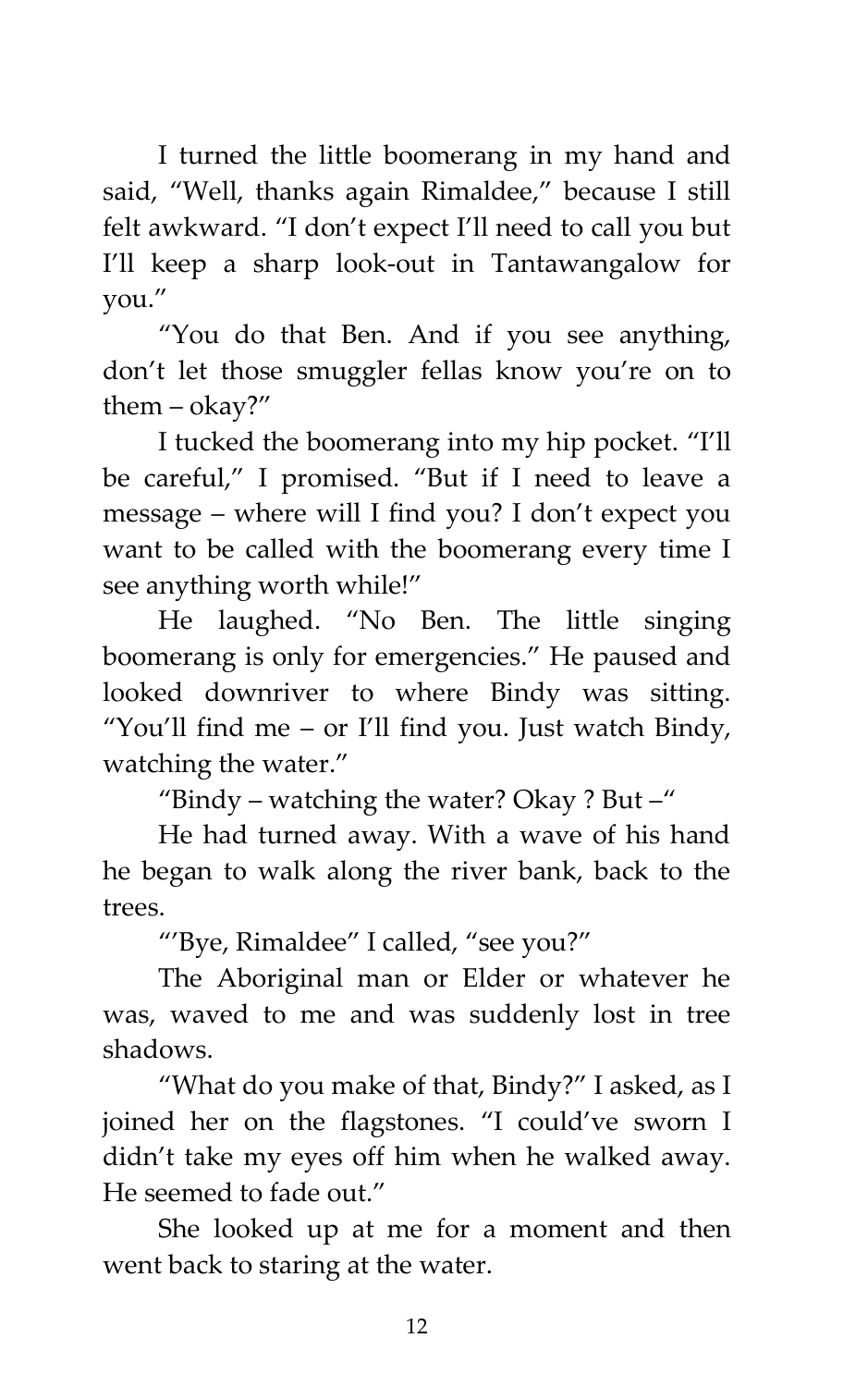'He must be one of those Clevermen you hear about,' I said, stroking her fur. I loved ruffling it through my fingers and Bindy never objected – seemed to like it because it made her purr.

'I wonder if he was telling the truth about this little boomerang?' I examined it closely, trying to make out the symbols burnt into the wood. Turning it over in my hands the boomerang seemed to grow lighter. It felt comforting – very odd! I could almost believe it was humming to itself! I listened harder. Yes, it seemed to be humming very softly; you could say, happily.

'Hmm. Strange. Maybe it likes being with us – what do you think?' Bindy gave a short, single *myow!* which I recognised as 'yes'. So it sounded as if she believed the Aboriginal man too. 'It's not all painted up like the ones in the shops," I said, "but I think it's a little beauty.'

Bindy didn't answer this time, or even turn her head. She just went on staring at the water.

I stood up, ready to get back to the house. I needed some dry gear. As usual I glanced in the direction of Jim's farm. On a rock on the hillside – Jim's favourite spot, a girl was sitting in the shade, staring at us. Or she might have been looking at the Molonglo River.

I waved my arm a few times and called loudly, 'Hi?' But she didn't wave back. Perhaps she couldn't hear me. Probably deaf. Or maybe she was just like Bindy – not here, half of the time. Oh well. Not that she mattered.